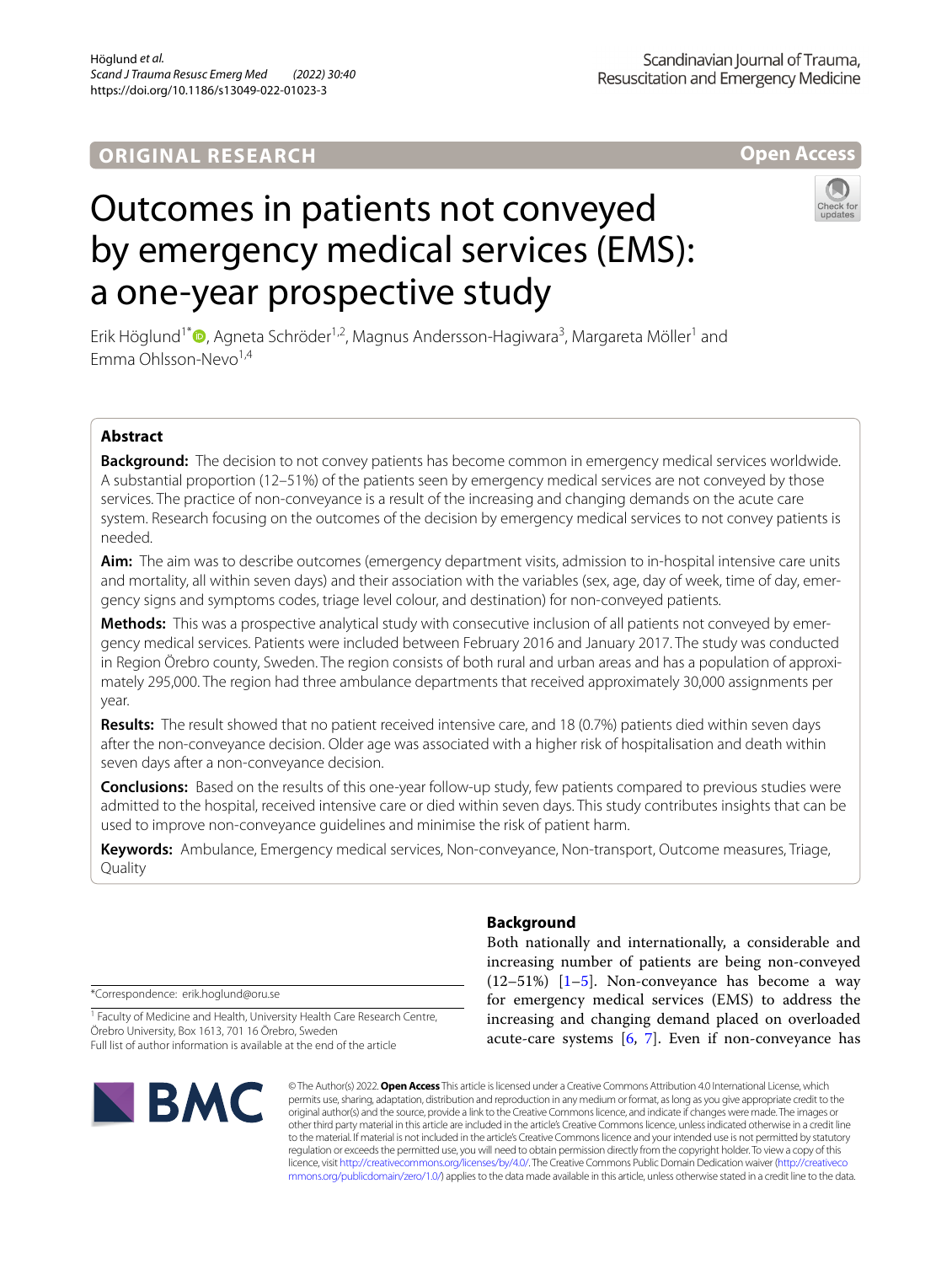become an everyday practice for EMS worldwide, the decision to non-convey a patient is described as complex and involve a signifcant amount of responsibility [\[6](#page-9-2), [8–](#page-9-4) [10\]](#page-9-5). Patient-safety issues have also been raised [[11](#page-9-6), [12](#page-9-7)]. Previous research shows contradictory results regarding the EMS capability to safely non-convey patients [\[4](#page-9-8), [11–](#page-9-6)[13](#page-9-9)]. Despite these patient safety concerns, validated guidelines to inform the decision regarding non-conveyance in the prehospital context are still lacking [[14,](#page-9-10) [15](#page-9-11)]. To describe patient safety aspects regarding EMS-initiated non-conveyance, outcome measure rates, such as subsequent emergency department visits, admission to in-hospital care units, and mortality, are described [\[13](#page-9-9), [15\]](#page-9-11).

Outcome measure rates for these non-conveyance decisions, based on existing guidelines, are heterogeneous and vary between contexts [[16](#page-9-12)[–18](#page-9-13)]. Subsequent emergency department visit, in-hospital admission, and mortality rates have been shown to vary from 4.6 to 25.8%, 3.3–12.1%, and 0.2–6.1%, respectively, demonstrating this diference according to context and reported follow-up period [\[13,](#page-9-9) [15\]](#page-9-11). Several factors have been described to increase the likelihood of non-conveyance, such as younger age, female gender, time of day and alcohol use [[19](#page-9-14)]. Even though younger patients are more likely to not be non-conveyed, older patients are more often admitted to in-hospital care units following a nonconveyance decision [[11,](#page-9-6) [19](#page-9-14)].

Since it is still unclear whether ambulance services can safely non-convey patients, guidelines for the general non-conveyance population need to be validated. For future development and validation of these guidelines, more research is needed that describes non-conveyance and what factors are associated with adverse outcomes.

# **Aim**

The aim was to describe outcomes (emergency department visits, admission to in-hospital intensive care units and mortality, all within seven days) and their association with the variables (sex, age, day of week, time of day, emergency signs and symptoms codes, triage level colour, and destination) for non-conveyed patients.

## **Methods**

This study is part of a larger project called Non-conveyance - Go to Other Level of Care (No-Go), which has the overarching purpose of describing, analysing, and developing safe non-conveyance guidelines and decision-making support systems [[3](#page-9-15), [9\]](#page-9-16).

#### **Study design**

This was a prospective analytical study that consecutively included patients who were not conveyed by the EMS.

The current study follows the Strengthening the Reporting of Observational Studies in Epidemiology (STROBE) guidelines [[20](#page-9-17)].

#### **Study setting**

The study was conducted in Region Örebro county, Sweden. The region had a population of approximately 295,000. The regional EMS consisted of three ambulance departments that received approximately 30,000 assignments per year. Twelve ambulances operated 24 h per day seven days a week, and an additional four ambulances operated during the daytime and evening hours. In the studied region, there was one level-one trauma centre and two smaller hospitals. The region consisted of both rural areas and small- to mid-sized cities. Registered nurses, with three years of university education, and specialist ambulance nurses, with an additional year of university education and a master's degree in emergency care, staffed the ambulances. The ambulances were stafed by two people. An emergency medical technician, with the equivalent of one and one-half to two years of basic education and an additional practical ambulance education, sometimes replaced one nurse or specialist ambulance nurse in the team. Only specialist ambulance nurses are employed full time on a permanent basis, making it uncommon for ambulances to be stafed with registered nurses.

## **Regional non‑conveyance guidelines**

The regional guidelines for non-conveyance, which were implemented in 2015, allow registered and specialist nurses to independently make the decision to not convey a patient. The guideline checklist is provided as Additional file [1](#page-8-0) and additional exclusion criterias as Additional file  $2$ . The guidelines were designed to be restrictive and to identify as many patients as possible who might risk deterioration. The guidelines state that patients cannot require the administration of drugs, supervision, or monitoring during transport to a health care facility. Patients (or their legal guardians) also must be able to communicate and understand the decision and information provided. The nurses have the option to contact a physician at the receiving hospital who can make a decision that contradicts the recommendation based on the guidelines. According to the guidelines, recommendations can be made for patients to seek diferent levels of care. The lowest level of care is self-care, followed by primary health care and care in the ED reached via personal or public transport.

When the decision is made to not convey a patient, a document containing information about the assessment, recommendations regarding further health care contact, and where the patient can seek assistance if the condition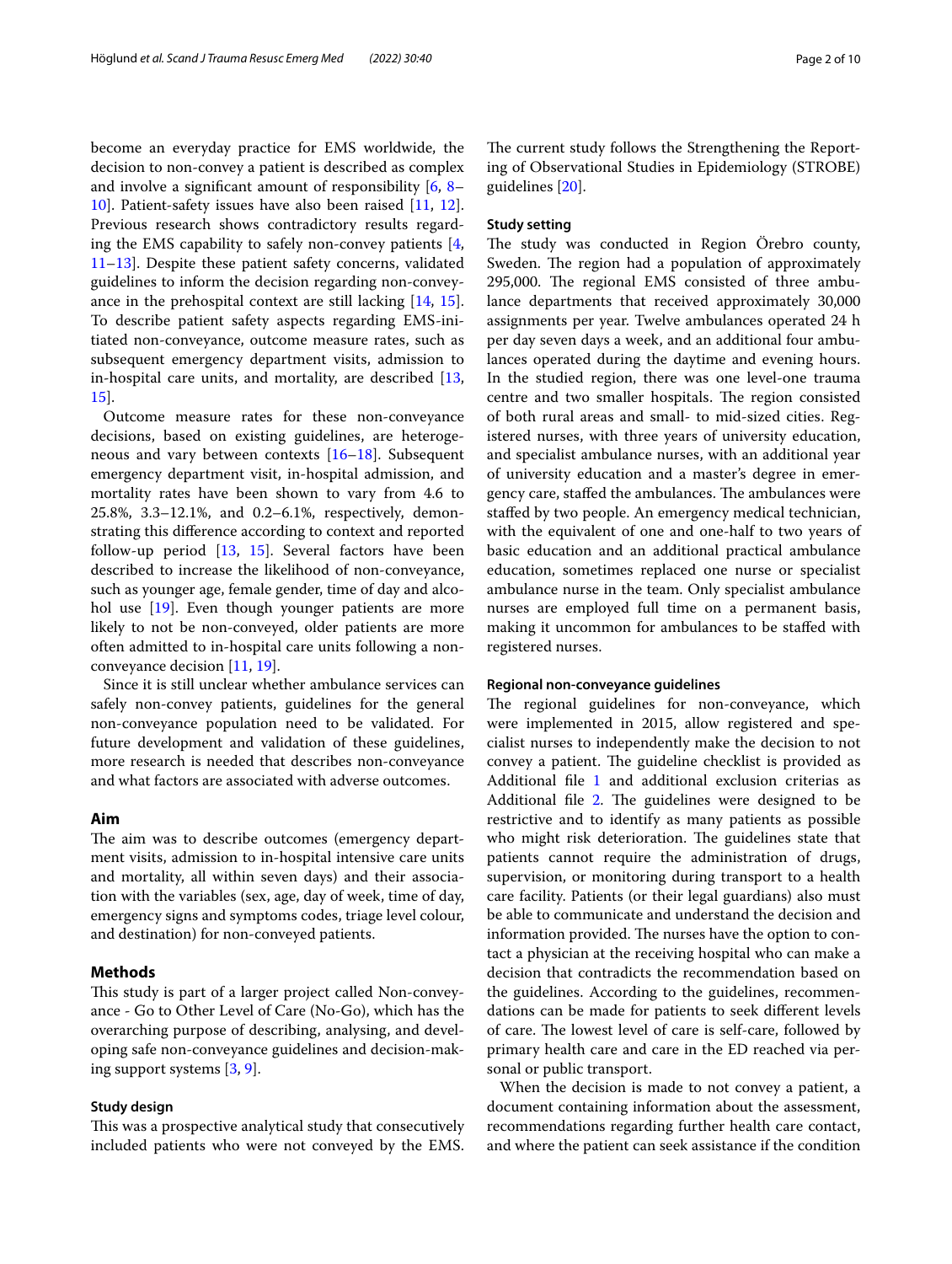worsens is created and given to the patient. The nurse can non-convey a patient even if the patient prefers to go to the hospital by ambulance. Most often, the patient is involved in the decision.

Patients can be conveyed even if, according to regional non-conveyance guidelines, they are eligible for nonconveyance. Patients can, for instance, be conveyed due to humanitarian reasons or a lack of alternate options, or if the nurse, regardless of the triage outcome, believes that the patient needs additional assessment. During the study period, region-specifc guidelines were used together with the Rapid Emergency Triage and Treatment System (RETTS) [\[21](#page-9-18), [22](#page-9-19)]. For non-conveyance to be considered, all vital parameters must be within the normal ranges. Children must receive the lowest triage level colour (green), and adults ( $\geq$  18 years) must receive the lowest (green) or next lowest (yellow) triage level in the four-colour system, in which patients can be assigned green, yellow, orange, or red triage colours.

The triage system combines the patient's signs and symptoms and the main complaint, coded with an emergency signs and symptoms (ESS) code, with the patient's vital signs to determine the urgency level. These ESS codes and vital sign cut-ofs are diferent for children and adults. The different urgency levels indicate the time within which the patient needs to be seen by a physician. Green and yellow triage level colours indicate that the patient does not need immediate emergency care and could wait for longer than three hours to receive an additional assessment. The orange triage level colour means that the patient has urgent medical needs but could wait for up to 20 min before being assessed by a physician. The red triage level colour means that the patient needs immediate assessment and treatment. The RETTS was initially designed for use in the ED. Neither the regional non-conveyance guidelines nor the RETTS were validated for use when making prehospital non-conveyance decisions at the beginning of this study.

#### **Study population**

All paediatric and adult patients who were not conveyed by the EMS in the studied region between February 2016 and January 2017 were included. Patients were excluded if they refused care, examination or conveyance. Patients who were found dead at arrival were also excluded.

# **Data collection**

Data were obtained from handwritten medical records. All records produced during the study period and submitted according to the regional guidelines for non-conveyance documentation were included in the study. The regional non-conveyance guideline was implemented approximately one year before the start of data inclusion. Patients could be non-conveyed more than one time. A total of 163 patients were non-conveyed more than once, corresponding to 431 (16%) cases in the database. The handwritten medical records were manually entered into the study-specifc database. Instructions for each variable guided database entry. The database fields had fxed boundaries making it impossible to enter ambiguous values, for example, numbers in text felds and numbers outside what is possible for a specific variable. The database also consisted of multiple-choice options from drop-down menus to guide database entry and ensure data quality. The variables sex, age, day of the week, time of day, ESS code, triage level colour, and destination were collected from the handwritten medical records. All database entries included personal identity numbers, which allowed correct linkage for every case. Follow-up data were both digitally and manually extracted from the hospital-specifc digital medical record system (Klinisk Portal). The hospital medical record system automatically retrieves vital statistics, such as death, from the Swedish population register database. Chart review was performed by the frst author.

## **Outcome measures**

The study focused on four outcome measures, ED visits, admissions to in-hospital care, intensive care units, and mortality, all within seven days, among patients who were not conveyed to the ED by the EMS.

## **Data analysis**

Before analysis, 30% of the manually entered data were randomly checked by the frst author and administrators at the University Health Care Research Centre. Each handwritten record was compared with the previously entered data in the digital database. This was performed to ensure that data from the handwritten non-conveyance documents had been correctly transferred to the database. Database entry errors were  $< 0.25\%$ . The variable 'sex' had 30 missing values, and the variable 'time of day' had 60 missing values. Categorical variables were described as numbers and percentages and were analysed with the chi-square test and proportion test. Continuous variables were described as the medians and interquartile ranges and were assessed with Mann–Whitney U tests and two-sample t tests. Univariable logistic regression was used to analyse the relationships between the included variables and the outcome measures. All variables except destination and ESS triage level colour were included in the regression models. Destination and ESS triage level colour were not included due to the amount of missing data. All other variables were used individually to test for linear relationships. The outcome intensive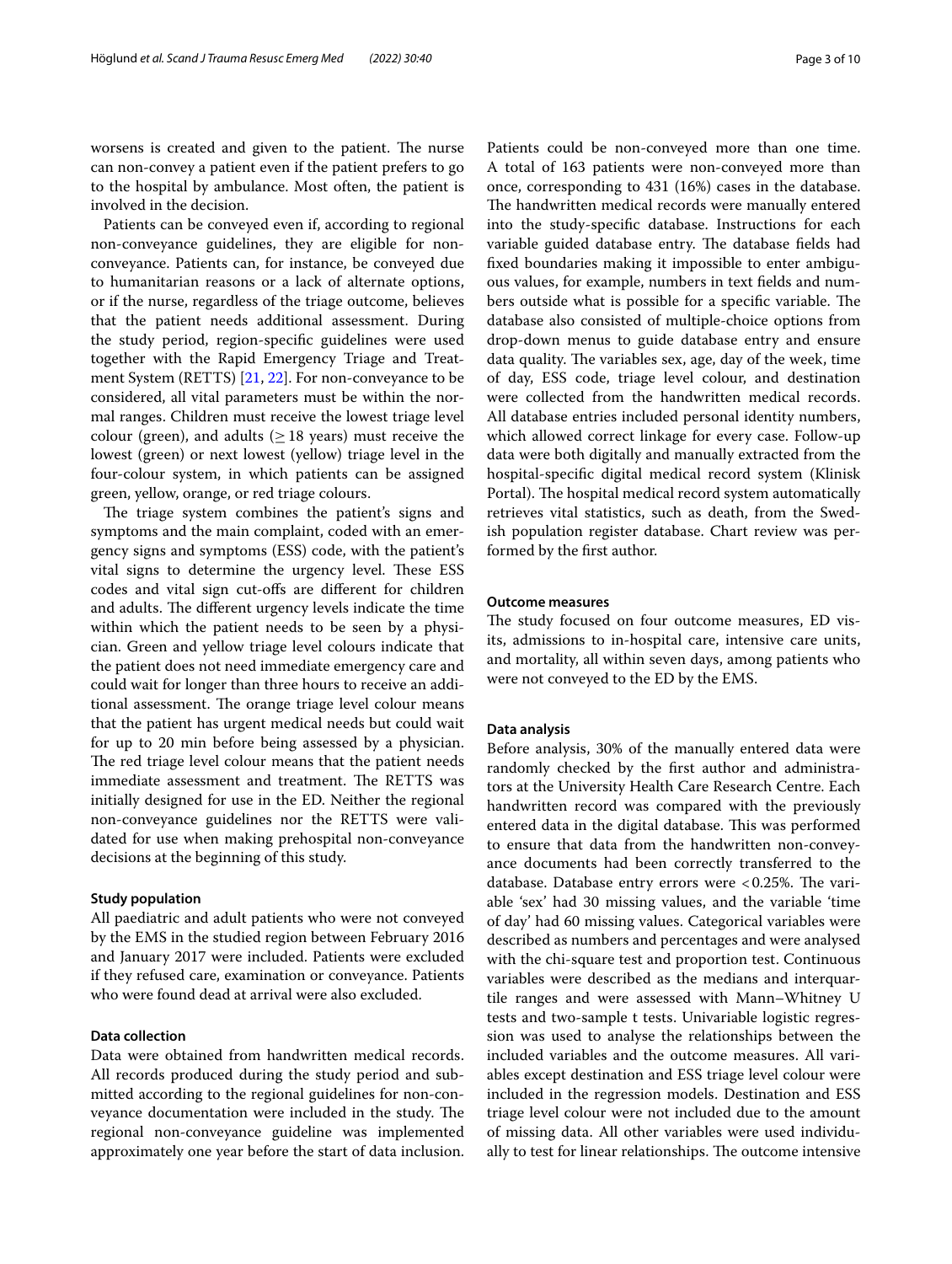

<span id="page-3-0"></span>care is not included in the tables since no one received intensive care during follow up.

The data were tested by both graphical and numerical methods to assess the normality of the distributions. A p-value threshold of  $< 0.05$  was used to test for statistical signifcance. Bonferroni corrections for >5 groups were used to adjust for statistical signifcance. All patients who visited the ED within seven days are included in the tables and analysis regardless of the non-conveyance destination. Hospitalised patients are also included in the "ED visit" column. In total, 32 diferent ESS codes were used. The data were analysed using STATA 15.1 software (College Station, Texas, USA: Stata Corporation).

## **Results**

#### **Patient, assignment characteristics and outcomes**

In total, 2691 non-conveyance assignments were recorded in the studied region during the study period (Fig. [1\)](#page-3-0). In 49% of these non-conveyance assignments, the patient was a female. These female patients had a median age of 53 years, while the male patients had a median age of 50 years.

The age group  $(65-80 \text{ year})$  had the highest number of non-conveyed patients. Most patients were nonconveyed on Saturdays and between 18:00–23:59. In this setting, neither the time of day nor the day of the week affected the outcomes, namely, ED visit ( $p=0.67$ ,  $p=0.24$ ), hospitalisation ( $p=0.44$ ,  $p=0.52$ ) and mortality ( $p=0.58$ ,  $p=0.07$ ) (Table [1](#page-4-0)).

In the adult population, "non-specifc symptoms, malaise" was the most commonly used ESS code. Less than 2% of the adult patients who were not conveyed were assigned an orange or red ESS triage level colour. However, 29% of the adult patients were not assigned an ESS triage level colour by the nurse responsible for the non-conveyance decision (Table [2](#page-5-0)).

For children, breathing difficulties and fever of unclear origin were the most commonly used ESS codes. The most common ESS triage level colours assigned to both children and adults were green and yellow. More children

than adults did not have a documented ESS triage level colour.

The most common non-conveyance destination for both children and adults was self-care (>50%), followed by primary health care and the ED with modes of transport other than an ambulance. For adult patients, 30% had primary health care, and 19% had the ED via another mode of transportation as their assigned non-conveyance destination. The proportions of assigned non-conveyance destinations were approximately the same for children and adults (Table [3](#page-6-0)).

#### **Patients who visited the emergency department**

When all non-conveyed patients were considered, there was no diference with respect to the number or distribution of male and female patients who visited the ED within seven days ( $p=0.88$ ). Among the patients who visited the ED within seven days, female patients were nine years older than male patients, and the diference was significant ( $p=0.02$ ) (Table [1\)](#page-4-0).

For both children and adults, patients given a yellow ESS triage level colour were more likely to have a registered ED visit within seven days than all other ESS triage level colours  $(p < 0.01)$ .

Among adult patients who visited the ED after a nonconveyance decision was made, non-specifc symptoms with malaise; abdominal, flank or groin pain; and breathing difculties were the three most commonly used ESS codes. Approximately 19% of the patients who were categorised as having non-specifc symptoms and malaise (ESS code 53) subsequently visited the ED (Table  $2$ ). The majority (78%) of those patients were assigned the destination of primary health care or the ED via another mode of transportation (Table [3\)](#page-6-0).

Breathing difficulties were the most commonly used ESS code for patients under the age of 18 who visited the ED after the non-conveyance decision was made (Table [2](#page-5-0)). In total, 17% (children, 21%; adults, 16%) of patients visited the ED within seven days. 8% of the adult patients who were advised to continue self-care at home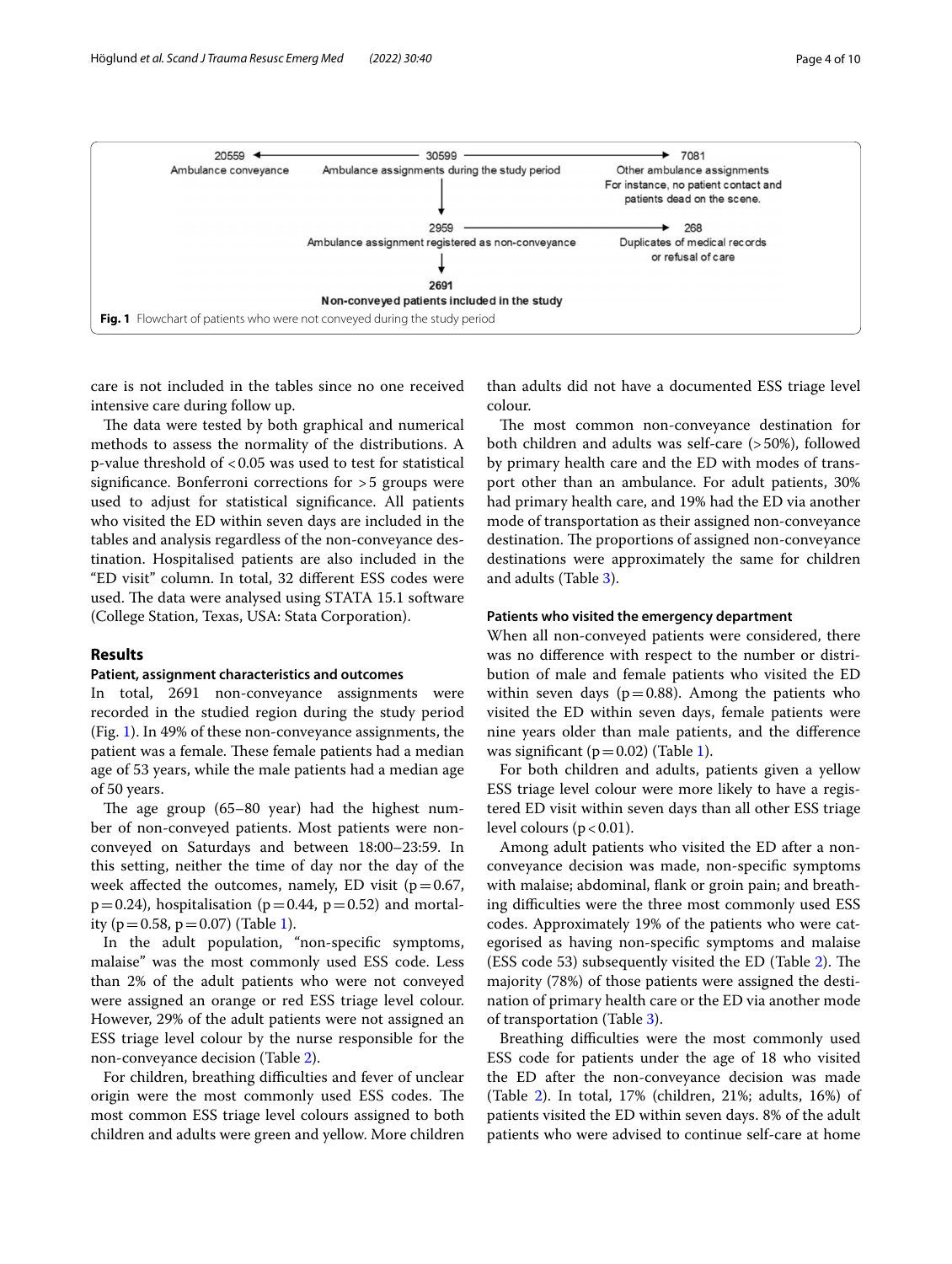| All patients (0-99 years) | Non-conveyed  | <b>ED visit</b> | Hospitalised  | <b>Died</b> |
|---------------------------|---------------|-----------------|---------------|-------------|
| Total                     | 2691 (100)    | 451 (100)       | 137 (100)     | 18 (100)    |
| Sex                       |               |                 |               |             |
| Male                      | 1344 (51)     | 226 (50)        | 63 (46)       | 10(56)      |
| Female                    | 1317 (49)     | 223 (50)        | 74 (54)       | 8(44)       |
| Age                       |               |                 |               |             |
| Median (Q1-Q3)            | $51(25 - 73)$ | $59(26 - 78)$   | 77 (58-86)    | 87 (80-91)  |
| Male                      | $50(25 - 72)$ | $57(25 - 78)$   | 71 (49-82)    | $84(71-90)$ |
| Female                    | $53(26 - 77)$ | $66(32-81)$     | $80(63 - 87)$ | 89 (85-92)  |
| Age group                 |               |                 |               |             |
| $0-10$ years              | 271 (10)      | 63(14)          | 13(9)         | 0(0)        |
| $11-17$ years             | 115(4)        | 18(4)           | 2(1)          | 0(0)        |
| 18-30 years               | 471 (18)      | 43 (10)         | 2(1)          | 0(0)        |
| $31 - 45$ years           | 329 (12)      | 47 (10)         | 8(6)          | 0(0)        |
| 46-64 years               | 492 (18)      | 69 (15)         | 18(13)        | 0(0)        |
| 65-80 years               | 575 (21)      | 110(24)         | 41 (30)       | 5(28)       |
| >80 years                 | 438 (16)      | 101(22)         | 53 (39)       | 13 (72)     |
| Day of week               |               |                 |               |             |
| Monday                    | 390 (15)      | 73 (16)         | 18(13)        | 4(22)       |
| Tuesday                   | 387 (14)      | 64 (14)         | 21(15)        | 1(6)        |
| Wednesday                 | 350 (13)      | 49 (11)         | 27(20)        | 1(6)        |
| Thursday                  | 351 (13)      | 54 (12)         | 14(10)        | 3(17)       |
| Friday                    | 375 (14)      | 64 (14)         | 18(13)        | 1(6)        |
| Saturday                  | 450 (17)      | 81 (18)         | 18(13)        | 4(22)       |
| Sunday                    | 388 (14)      | 66 (15)         | 21(15)        | 4(22)       |
| Time of day               |               |                 |               |             |
| 00:00-05:59               | 504 (19)      | 75 (17)         | 21(15)        | 3(17)       |
| 06:00-11:59               | 530 (20)      | 86 (19)         | 23(17)        | 5(28)       |
| 12:00-17:59               | 732 (28)      | 140(31)         | 49 (36)       | 4(22)       |
| 18:00-23:59               | 869 (33)      | 150 (33)        | 44 (32)       | 6(33)       |

<span id="page-4-0"></span>**Table 1** Patient and assignment characteristics stratifed by outcome, n (%) unless otherwise stated

or to make an appointment with primary health care services visited the ED within seven days. Among children, 11% visited the ED after being advised to continue selfcare or seek primary health care (Table [3](#page-6-0)). For all patients who were advised to go to the ED via another mode of transportation, nearly half (49%) did not have a registered ED visit within seven days.

#### **Patients who were hospitalised**

Among the patients who were hospitalised within seven days of the non-conveyance decision, there was a statistically signifcant age diference of nine years between the male and female patients; the female patients were older ( $p < 0.03$ ). Older age was associated with the outcome of hospitalisation within seven days after the nonconveyance decision for both male and female patients  $(p<0.01)$  $(p<0.01)$  (Table 1). Older age was the strongest predictor of hospitalisation.

The adjusted odds ratios were 1.03 [95% confidence interval (CI) 1.02 to 1.05] among females and 1.02 [95% confdence interval (CI) 1.01 to 1.03] among males. For children, the yellow ESS triage level colour was the only triage level associated with a higher degree of hospital admission within seven days ( $p < 0.01$ ). For adult patients, there was no association between ESS triage level colour and the proportion of patients hospitalised within seven days ( $p=0.71$ ). Among the adult patients who were hospitalised within seven days after the nonconveyance decision, non-specifc symptoms with malaise and abdominal, fank or groin pain were the two most commonly used ESS codes (Table [2\)](#page-5-0). Among the adult patients who were assigned the destination of the ED via another mode of transport, 15% were hospitalised. Among children, the proportion was 6%. Among all adult and paediatric patients who were advised to continue self-care or seek primary health care, approximately 3% were hospitalised within seven days after the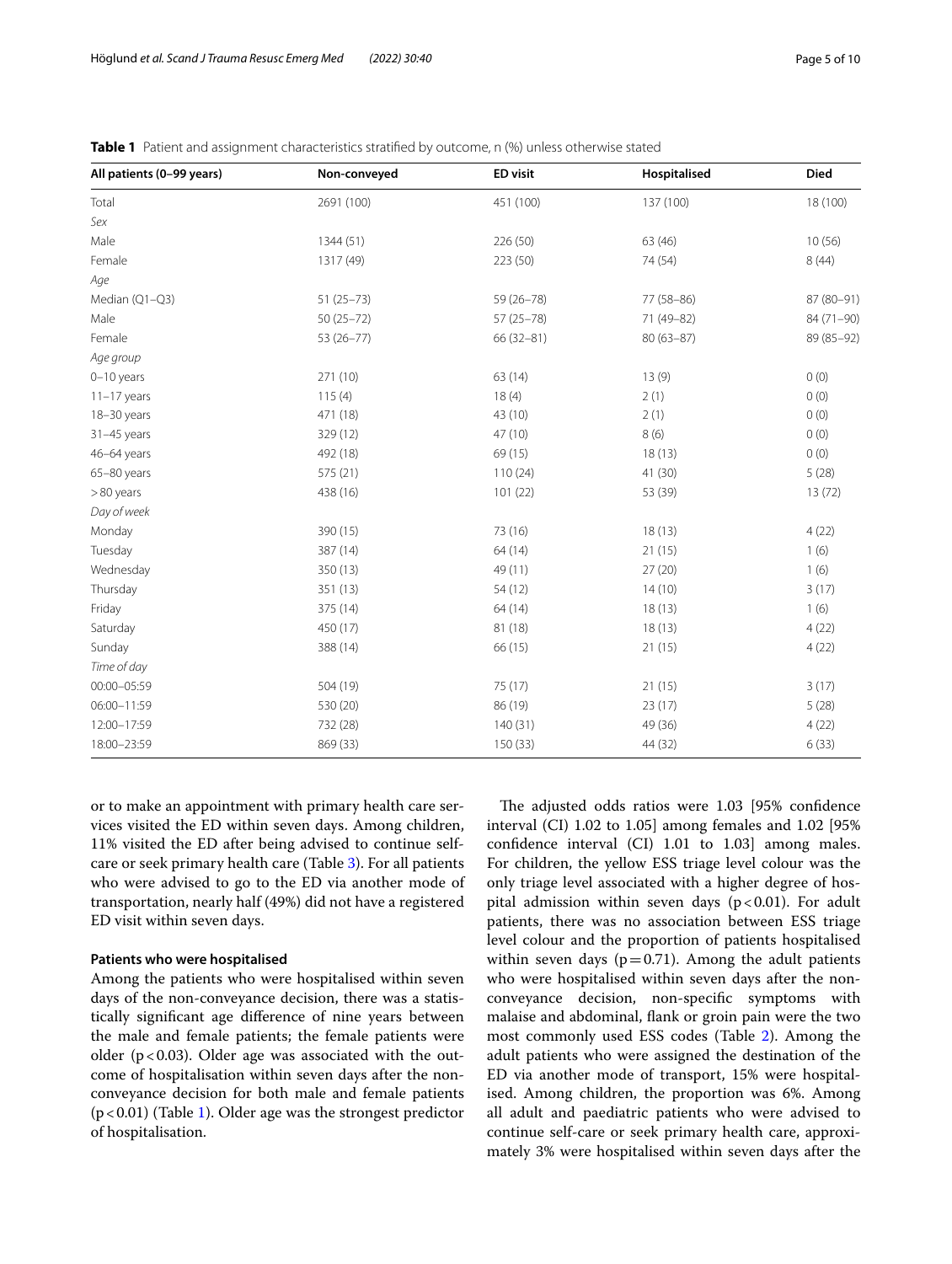# <span id="page-5-0"></span>**Table 2** ESS codes and triage level colours for adults and children, stratified by outcome, n (%)

|                                               | Non-conveyed | <b>ED visit</b> | Hospitalised | <b>Died</b> |
|-----------------------------------------------|--------------|-----------------|--------------|-------------|
| ESS codes                                     |              |                 |              |             |
| Adults (18-99 years)                          | 2305 (100)   | 370 (100)       | 122 (100)    | 18 (100)    |
| 53 - Non-specific symptoms, malaise           | 345 (15)     | 66 (18)         | 34 (28)      | 5(28)       |
| 6 - Abdomen, flank or groin pain              | 173(8)       | 41 (11)         | 16(13)       | 2(11)       |
| 11 - Vertigo, balance problems                | 97(4)        | 18(5)           | 6(5)         | 0(0)        |
| 12 - Neurological problems                    | 27(1)        | 10(3)           | 5(4)         | 0(0)        |
| 4 - Breathing difficulties                    | 136(6)       | 21(6)           | 6(5)         | 2(11)       |
| 30 - Injury, head/neck, strangulation, teeth  | 52(2)        | 12(3)           | 4(3)         | 0(0)        |
| 14 - Back or neck pain                        | 57(2)        | 7(2)            | 4(3)         | 0(0)        |
| 47 - Fever, infection                         | 59(3)        | 14(4)           | 5(4)         | 0(0)        |
| 20 - Loss of consciousness                    | 74(3)        | 9(2)            | 4(3)         | 1(6)        |
| 50 - Hypoglycaemia                            | 84 (4)       | 2 (< 1)         | 0(0)         | 0(0)        |
| 15 - Extremity problems/pain                  | 36(2)        | 14(4)           | 4(3)         | 0(0)        |
| 5 - Chest pain                                | 99 (4)       | 11(3)           | 2(2)         | 0(0)        |
| 34 - Injury, legs/lower extremities           | 49(2)        | 10(3)           | 0(0)         | 0(0)        |
| 16 - Urinary problems/pain                    | 20 (< 1)     | 9(2)            | 3(2)         | 0(0)        |
| 40 - Intoxication                             | 62(3)        | 6(2)            | 1 (< 1)      | 0(0)        |
| 9 - Seizures, epilepsy                        | 38(2)        | 5(1)            | 3(2)         | 0(0)        |
| All other ESS codes                           | 342 (15)     | 49 (13)         | 2(2)         | 0(0)        |
| ESS code not stated                           | 556 (24)     | 66 (18)         | 23 (19)      | 8(44)       |
|                                               | Non-conveyed | <b>ED</b> visit | Hospitalised | <b>Died</b> |
| Children (0-17 years)                         | 386 (100)    | 81 (100)        | 15 (100)     | 0(100)      |
| 153 - Non-specific symptoms, worried parents  | 12(3)        | 4(5)            | 2(13)        | 0(0)        |
| 109 - Seizures, epilepsy                      | 20(5)        | 5(6)            | 2(13)        | 0(0)        |
| 154 - Fever of unclear origin                 | 28(7)        | 4(5)            | 1(7)         | 0(0)        |
| 104 - Breathing difficulties                  | 41 (11)      | 10(12)          | 1(7)         | 0(0)        |
| 130 - Injury, head/neck, strangulation, teeth | 24(6)        | 4(5)            | 0(0)         | 0(0)        |
| All other ESS codes                           | 149 (39)     | 27(33)          | 4(27)        | 0(0)        |
| ESS code not stated                           | 112 (29)     | 27 (33)         | 5(33)        | 0(0)        |
|                                               | Non-conveyed | <b>ED visit</b> | Hospitalised | <b>Died</b> |
| ESS triage level colour                       |              |                 |              |             |
| Adults (18-99 years)                          |              |                 |              |             |
| Green                                         | 1172 (51)    | 193 (52)        | 71 (58)      | 9(50)       |
| Yellow                                        | 416 (18)     | 98 (26)         | 27(22)       | 2(11)       |
| Orange/Red                                    | 46(2)        | 3 (< 1)         | 1 (< 1)      | $0\ (0)$    |
| ESS triage level colour not stated            | 671 (29)     | 76 (21)         | 23 (19)      | 7 (39)      |
| Children (0-17 years)                         |              |                 |              |             |
| Green                                         | 194 (50)     | 31 (38)         | 3(20)        | 0(0)        |
| Yellow                                        | 52(13)       | 19(23)          | 5(33)        | 0(0)        |
| Orange/Red                                    | 0(0)         | 0(0)            | 0(0)         | 0(0)        |
| ESS triage level colour not stated            | 140 (36)     | 31 (38)         | 7(47)        | 0(0)        |

non-conveyance decision. Less than 4% of all non-conveyed children were hospitalised. When the children who were advised to go to the ED via another mode of transport were excluded, approximately 2% of the children were hospitalised. Of the non-conveyed adult patients, 5% were hospitalised (Table [3\)](#page-6-0).

# **Patients that received intensive care**

No patients received intensive care within seven days after the non-conveyance decision.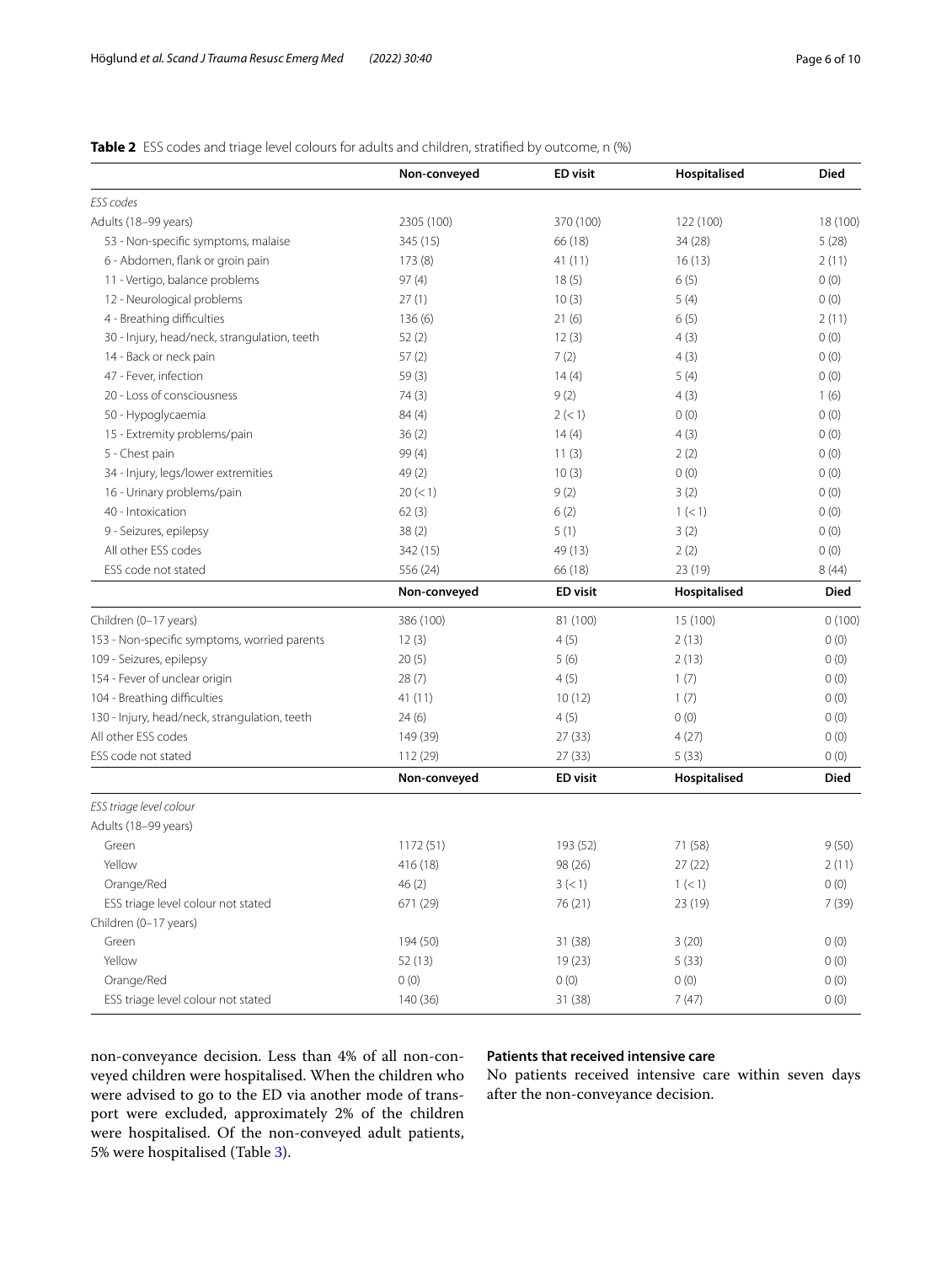|                        | Non-conveyed | <b>ED visit</b> | Hospitalised | <b>Died</b> |
|------------------------|--------------|-----------------|--------------|-------------|
| (Adults, 18-99 years)  | 2305 (100)   | 370 (100)       | 122 (100)    | 18 (100)    |
| Destination            |              |                 |              |             |
| Self-care              | 746 (32)     | 45 (12)         | 19 (16)      | 5(28)       |
| Primary health care    | 441 (19)     | 55 (15)         | 18(15)       | 1(6)        |
| Emergency department   | 275(12)      | 136(37)         | 45 (37)      | 3(17)       |
| Not stated             | 843 (37)     | 134(36)         | 40(33)       | 9(50)       |
|                        | Non-conveyed | <b>ED visit</b> | Hospitalised | <b>Died</b> |
| (Children, 0-17 years) | 386 (100)    | 81 (100)        | 15 (100)     | 0(100)      |
| Destination            |              |                 |              |             |
| Self-care              | 128(33)      | 13(16)          | 2(13)        | 0(0)        |
| Primary health care    | 55 (14)      | 7(9)            | 3(20)        | 0(0)        |
| Emergency department   | 54 (14)      | 33(41)          | 6(40)        | 0(0)        |
| Not stated             | 149 (39)     | 28 (35)         | 4(27)        | 0(0)        |

<span id="page-6-0"></span>**Table 3** Non-conveyance destination and patient outcomes, stratified by outcome, n (%)

#### **Patients who died**

In total, 18 patients (0.7%) died within one week after the non-conveyance decision. The deceased patients were between the ages of 65–96 years, with a median age of 87 years. There was no statistically significant age difference between male and female patients who died within seven days after the non-conveyance decision  $(p < 0.54)$ . There was a positive linear relationship between age and mortality among both female and male patients within seven days after the non-conveyance decision  $(p < 0.01)$ (Table [1](#page-4-0)).

Among the patients who died within seven days, nonspecific symptoms with malaise; abdominal, flank or groin pain; and breathing difficulties were the most common ESS codes. Eight (44%) of the patients who died were not assigned an ESS code, and seven (39%) were not assigned an ESS triage level colour (Table [2](#page-5-0)). Of the patients who died, 14 (78%) had a nurse or physician who was present when the non-conveyance decision was made or who was responsible for continuing care. Six of those 14 patients had a documented palliative or end-oflife decision and care plan. One of the deceased patients received another ambulance assessment the same day, which led to ambulance transport to the ED, admittance to an in-hospital ward, and death within seven days. For the remaining three patients who died within seven days after the non-conveyance decision, the documentation was inconclusive or missing. Four of the patients visited the ED and were admitted to an in-hospital ward before their death.

All outcome measures are graphically shown in Fig. [2.](#page-7-0)

# **Discussion**

This study focused on the four outcomes, namely, ED visit, hospitalisation, intensive care, and death within seven days after the non-conveyance decision.

Older age was the only variable associated with a higher risk for all outcomes. This result is similar to that of previous studies showing that age is a predictor of health-related outcomes [\[23](#page-9-20), [24\]](#page-9-21). Age should therefore be used as a predictor for adverse outcomes and incorporated into the regional non-conveyance guidelines to minimise risks.

Previous studies have also shown that patients with vague or unspecifc complaints have a higher risk of adverse outcomes  $[2, 11]$  $[2, 11]$  $[2, 11]$ . This finding needs to be considered since non-specifc symptoms and malaise (ESS code 53) was the most commonly used triage code assigned to the patients in the studied region.

# **Patients who visited the emergency department**

Approximately one in fve patients categorised as having a non-specifc complaint visited the ED within seven days. It was also more likely that a patient assigned a yellow ESS triage level colour had a registered ED than a patient assigned a different triage level colour. The association between triage levels and the studied outcomes was inconclusive regarding the predictive value for patients triaged with non-acute complaints. This was also shown by Ivic et al., who found that more than one-third of the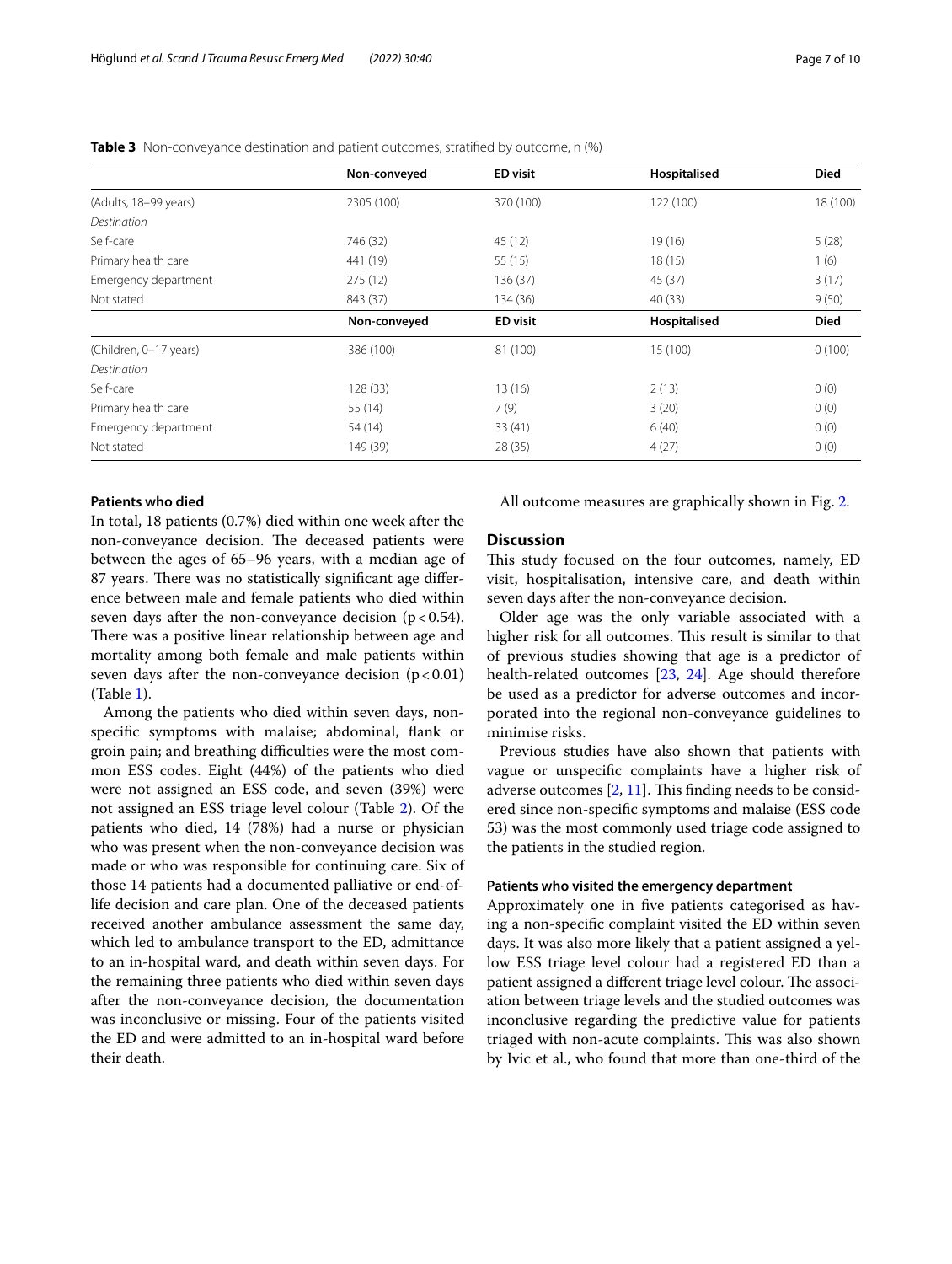

<span id="page-7-0"></span>patients presenting with unspecifc complaints had a serious underlying condition. These patients with unspecific complaints also received a low triage status  $[25]$  $[25]$ . Therefore, further research is needed that focuses on the association between triage levels and adverse outcomes.

#### **Patients who were hospitalised**

5% of all non-conveyed patients were hospitalised within seven days. If patients who were advised to visit the ED via another means of transportation were excluded, 3% of the patients who were not conveyed in the studied region were hospitalised. This is at the low end of the national and international rates, which range from 5 to 12% [\[2](#page-9-22), [4](#page-9-8), [13,](#page-9-9) [26\]](#page-9-24).

Older age was shown to be associated with a higher risk of hospitalisation for non-conveyed patients in the present study. There was also a nine-year age difference between hospitalised male and female patients. Previous studies have demonstrated that there is no age difference between non-conveyed male and female patients. However, as patients become older, there seems to be an increasing number of female patients who are non-conveyed [[11,](#page-9-6) [27\]](#page-9-25). Whether these diferences between male and female patients have any clinical relevance needs to be further investigated.

#### **Patients that received intensive care**

No patients received intensive care within seven days after being non-conveyed in the studied region. Paulin et al. described that 0.3% of the patients in the Finnish non-conveyance system studied received intensive care within 24 h [[28](#page-9-26)]. Few patients received intensive care, and several factors contributed to the decision to admit a patient to an intensive care unit [\[29\]](#page-9-27). Nevertheless, a signifcant need for intensive care following non-conveyance in the studied region was not found.

#### **Patients who died**

Less than 1% (0.7%) of patients that were non-conveyed in the studied region died within seven days. This is at the low end of previously published mortality rates for non-conveyed patients (0.3–6.1% died within 72 h) [[15\]](#page-9-11). Mortality was also shown to increase with age for patients not conveyed in the studied region. The finding that age can be a predictor of adverse outcomes has been described previously [\[11](#page-9-6), [23](#page-9-20), [30\]](#page-9-28). However, it is important to describe why patients are dead at follow-up since it may be appropriate and ethical for some patients to not be conveyed to the ED but rather to receive continued care at their own home or a care facility. In the present study, 14 (78%) of the patients who died within seven days had a documented palliative or end-of-life decision and care plan. Expected and unexpected deaths following non-conveyance need to be taken into account so that guidelines and decision support systems are based on true emergencies.

It is important to be aware of the risks when comparing diferent non-conveyance systems and their outcome measures due to diferences in health care structures, competencies, and guidelines. Existing outcome measures, such as the rate of non-conveyance, ED visits, hospitalisation, intensive care, and death, also need to be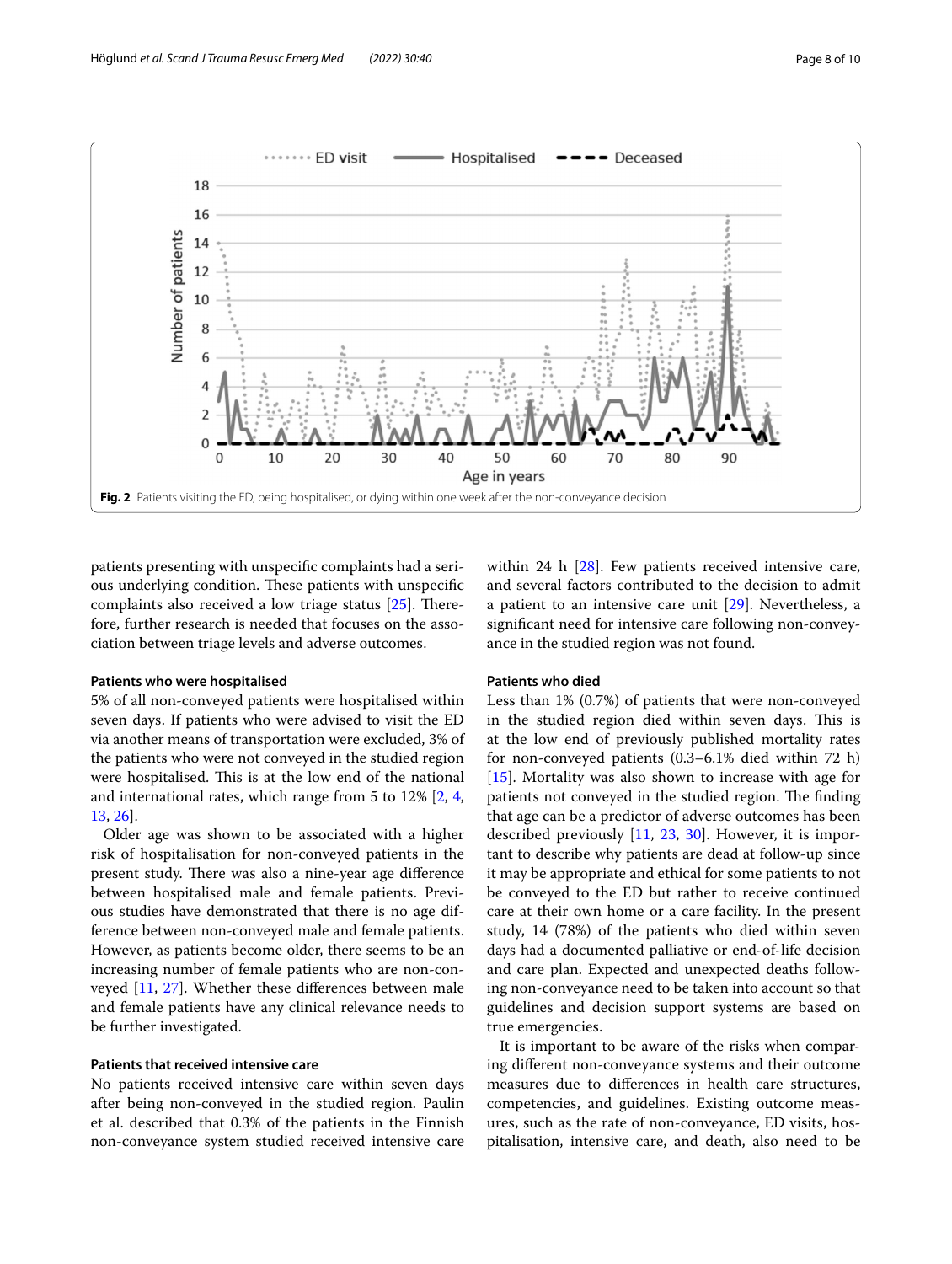reported in a more uniform manner to make it more feasible to compare diferent non-conveyance systems.

As a first step in the continuing efforts to create more precise and robust non-conveyance guidelines, we propose using a diferentiated algorithm depending on the patient's age. However, other variables have also been shown to be predictive. Some ESS codes may also be associated with greater risks [[23\]](#page-9-20). A more liberal approach to continued or follow-up health care contact could potentially reduce the risk of unnecessary harm to an acceptable minimum [\[31](#page-9-29)].

# **Conclusions**

Today, there is no uniform defnition of what a patientsafe system is. Few patients compared to previous studies were admitted to the hospital, intensive care or died within seven days. This study contributes new insights that can be used to improve the non-conveyance guidelines and minimise the risk of patient harm. Of all the studied variables, age was the only variable associated with the studied outcome measures (emergency department visits, hospital admission, intensive care and mortality, all within seven days).

# **Limitations**

This study's main weakness was the amount of missing data, especially for the destination and ESS triage level colour. Missing data have been shown to be a problem in other studies [[2,](#page-9-22) [32](#page-9-30), [33](#page-9-31)]. It is unclear why there were so much missing data for both the ESS triage level colour and destination. It could be due to a lack of interest or because the ambulance personnel did not understand why this information was important to document. The amount of missing data for the ESS triage level colour and destination made it inappropriate to perform additional in-depth analyses for those variables. Missing data may lead to misinterpretations. Missing data could also be related to the nonelectronic medical record system used by the EMS in the studied region. Incomplete triage of non-conveyed patients according to the guidelines was also reported by Magnusson et al. [[2\]](#page-9-22). An efective way of improving adherence, complete documentation and potential patient outcomes is to incorporate the guidelines and documentation into digital solutions  $[32, 33]$  $[32, 33]$  $[32, 33]$  $[32, 33]$ . The reasons for and efect of missing data in this context require further investigation. Since protocols and practices difer between contexts and change over time, the results are time- and context dependent. Both planned and unplanned ED visits were recorded. According to the non-conveyance defnition, both planned and unplanned ED visits can be a consequence of non-conveyance. However, for clarity, it would have been better if patients who were told to go to the ED by themselves had been reported separately as well.

#### **Abbreviations**

EMS: Emergency medical services; ESS: Emergency signs and symptoms; RETTS: Rapid Emergency Triage and Treatment System.

#### **Supplementary information**

The online version contains supplementary material available at [https://doi.](https://doi.org/10.1186/s13049-022-01023-3) [org/10.1186/s13049-022-01023-3](https://doi.org/10.1186/s13049-022-01023-3).

<span id="page-8-0"></span>**Additional fle 1: The regional non-conveyance checklist**. Algorithm for referral to appropriate level of care for non-conveyed patients in the County Council of Örebro.

<span id="page-8-1"></span>**Additional fle 2: Exclusion criteria for non-conveyance**. Exclusion criteria include mental status, decision-making capability, indication of acute serious illness or acute serious deterioration of chronic illness, and monitoring or treatment needs during transport.

#### **Acknowledgements**

The authors thank the administrators at the University Health Care Research Centre for creating the database.

#### **Author contributions**

Study design (EH, MA-H, AS, MM, EO-N). Data collection (EH). Data analysis (EH, MA-H, AS, MM, EO-N). Manuscript preparation (EH, MA-H, AS, MM, EO-N). All authors read and approved the fnal manuscript.

#### **Funding**

This research received funding support from the research committee of the county council of Örebro (Grant Numbers: OLL-942072, OLL-960656, OLL-840471). The funding body had no role in the design, collection, analysis, interpretation of data, or manuscript writing.

#### **Availability of data and materials**

The datasets generated and analysed during the current study are not publicly available due to patient privacy concerns. The datasets used and analysed during the present study are available from the corresponding author (EH) on reasonable request.

#### **Declarations**

#### **Ethics approval and consent to participate**

This study adhered to the ethical principles of the Declaration of Helsinki [[34](#page-9-32)] and received ethics approval from the regional review board in Uppsala, Sweden (Dnr: 2015/465; amendment Dnr: 2015/465/1, 3).

#### **Consent for publication**

Not applicable.

#### **Competing interests**

The authors declare that they have no competing interests.

#### **Author details**

<sup>1</sup> Faculty of Medicine and Health, University Health Care Research Centre, Örebro University, Box 1613, 701 16 Örebro, Sweden. <sup>2</sup> Department of Health Sciences in Gjøvik, Faculty of Medicine and Health Sciences, NTNU-Norwegian University of Science and Technology, Gjøvik, Norway. <sup>3</sup> Faculty of Caring Science, Centre for Prehospital Research, Work Life and Social Welfare, University of Borås, Borås, Sweden. <sup>4</sup> Department of Surgery, Faculty of Medicine and Health, Örebro University, Örebro, Sweden.

#### Received: 6 December 2021 Accepted: 9 May 2022Published online: 13 June 2022